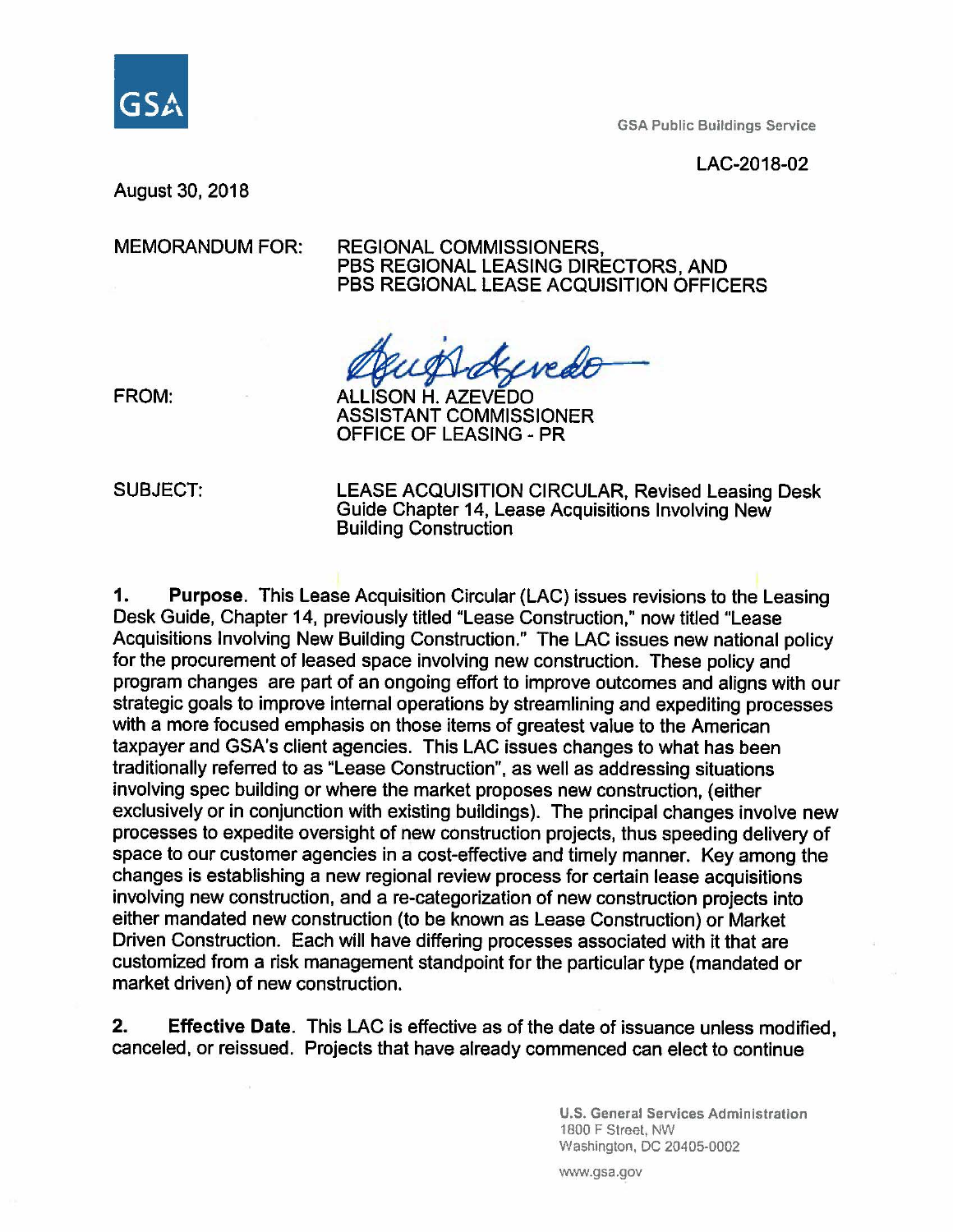under the former review process or opt for the new process. LCOs should make this decision on the basis of which would serve to expedite the procurement.

**3. Cancellation.** LOG Chapter 14, Lease Construction, dated April 29, 2011.

**4. Applicability.** This LAC and its attachments are mandatory and apply to all General Services Administration {GSA) real property leasing activities and to activities delegated by GSA to other Federal agencies.

**5. Instructions and Procedures.** Instructions and procedures are found in Attachment 2, Leasing Desk Guide Chapter 14: Lease Acquisitions Involving New Building Construction.

Attachment 1, Summary and Filing Instructions

Attachment 2, Leasing Desk Guide Chapter 14: Lease Acquisitions Involving New Building Construction.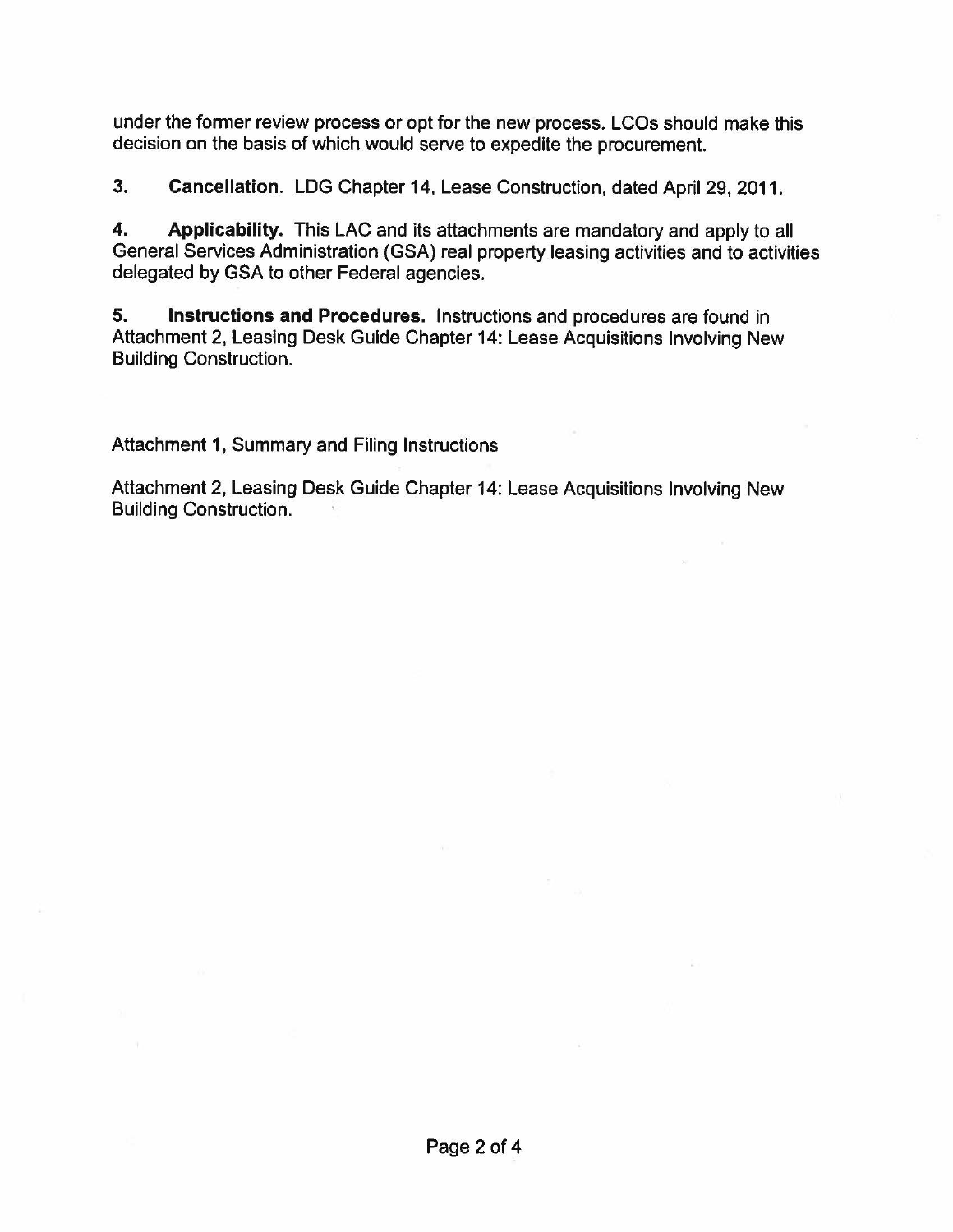### **Attachment 1**

## **LAC2018-02 Summary and Filing Instructions**

Lease Acquisition Circular (LAC) 2018-02 issues the policy listed below:

## **Leasing Desk Guide Chapter 14, Lease Acquisitions Involving New Building Construction**

This chapter issues a new Leasing Desk Guide Chapter 14, which establishes policy and practices for the procurement of under prospectus leased facilities involving new building construction.

#### **LDG Filing Instructions**

| Part                                       | <b>Remove Pages</b> | <b>Insert Pages</b> |
|--------------------------------------------|---------------------|---------------------|
| <b>Chapter 14, Lease Acquisitions</b>      | $14 - i - 14.28$    | $14 - 14.53$        |
| <b>Involving New Building Construction</b> |                     |                     |